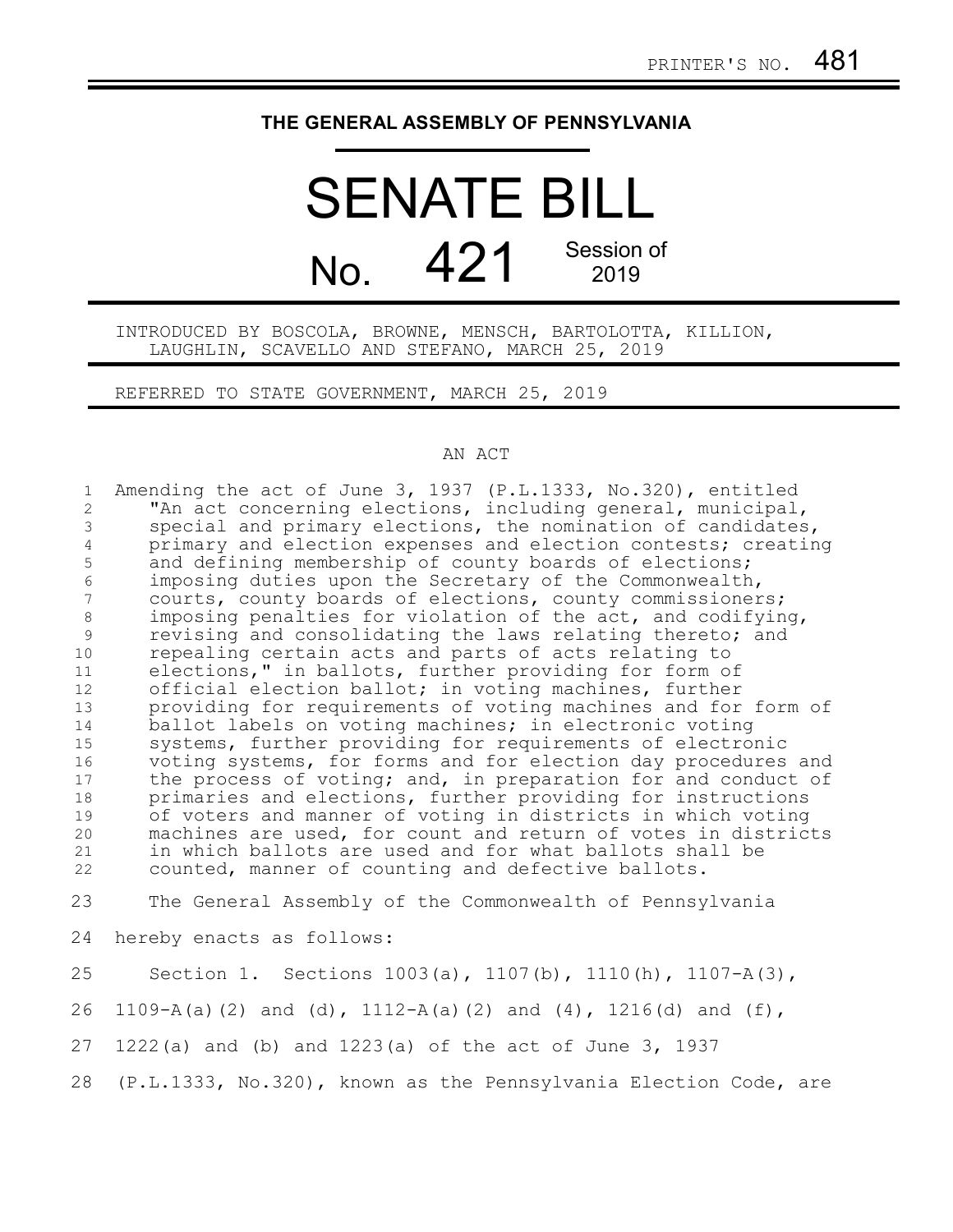amended to read: 1

Section 1003. Form of Official Election Ballot.-- (a) The official ballots for general, municipal and special elections shall be in substantially the following form: OFFICIAL BALLOT ....................... District, ........................ Ward, City of  $\dots\dots\dots\dots\dots\dots\dots\dots\dots$ , County of  $\dots\dots\dots\dots\dots\dots\dots$ State of Pennsylvania .......................................... Election held on the .......... day of  $\ldots$ ............., [19]  $20 \ldots$ A cross (X) or check ( ) mark in the square opposite the name of any candidate indicates a vote for that candidate. [To vote a straight party ticket, mark a cross (X) or check ( ) in the square, in the Party Column, opposite the name of the party of your choice. To vote for an individual candidate of another party after making a mark in the party square, mark a cross (X) or check ( ) opposite his name. For an office where more than one candidate is to be voted for, the voter, after marking in the party square, may divide his vote by marking a cross (X) or check ( ) to the right of each candidate for whom he or she desires to vote. For such office votes shall not be 2 3 4 5 6 7 8 9 10 11 12 13 14 15 16 17 18 19 20 21

## counted for candidates not individually marked.] 22

To vote for a person whose name is not on the ballot, write, print or paste his name in the blank space provided for that purpose. A cross (X) or check ( ) mark in the square opposite the names of the candidates of any party for President and Vice-President of the United States indicates a vote for all the candidates of that party for presidential elector. To vote for individual candidates for presidential elector, write, print or paste their names in the blank spaces provided for that purpose 23 24 25 26 27 28 29 30

20190SB0421PN0481 - 2 -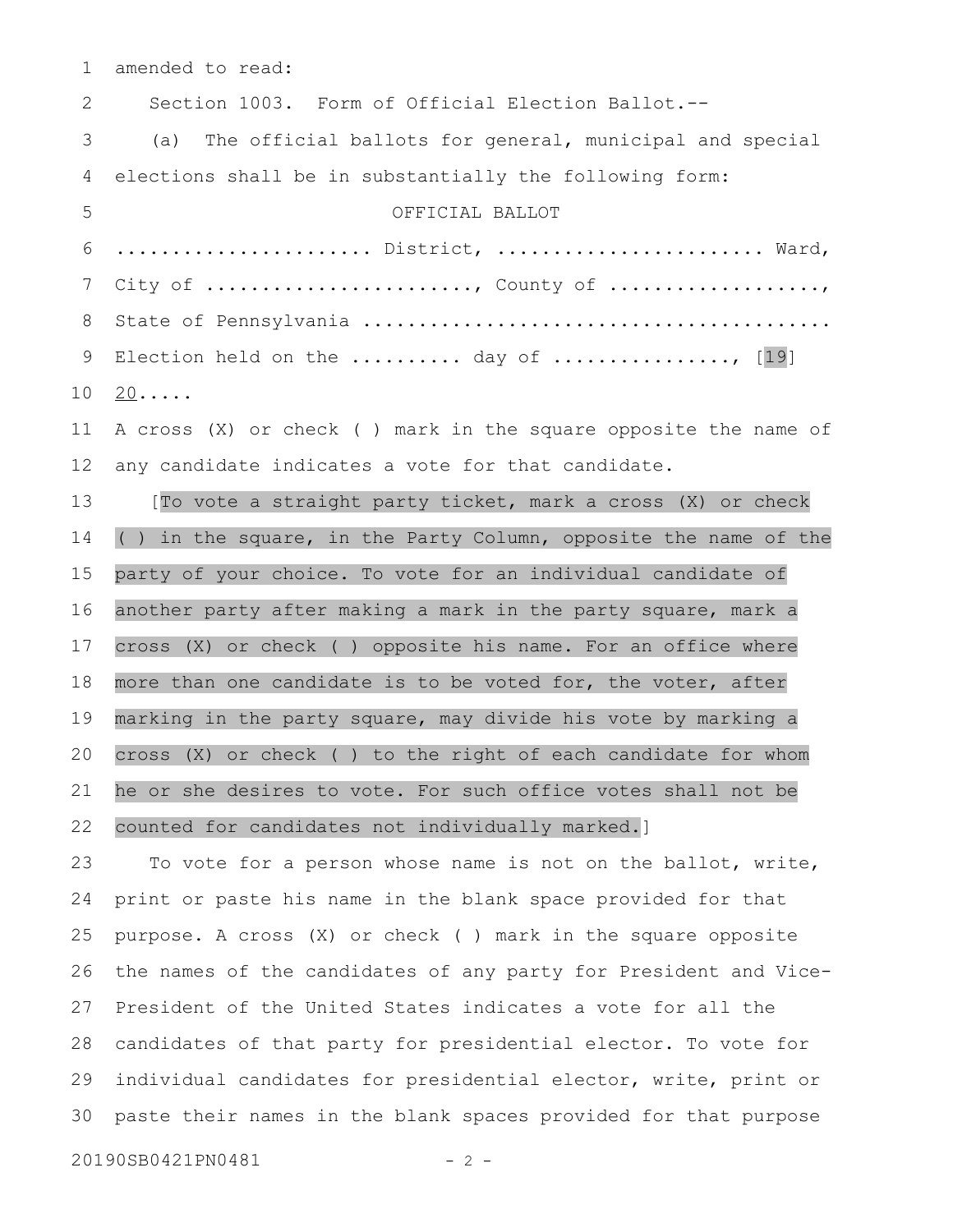under the title "Presidential Electors." Mark ballot only in black lead pencil, indelible pencil or blue, black or blue-black ink, in fountain pen or ball point pen; use the same pencil or pen for all markings you place on the ballot. 1 2 3 4

Before leaving the voting compartment, fold this ballot, without displaying the markings thereon, in the same way it was folded when received, then leave the compartment and exhibit the ballot to one of the election officers who shall ascertain by an inspection of the number appearing upon the right hand corner of the back of the ballot whether the ballot so exhibited to him is the same ballot which the elector received before entering the voting compartment. If it is the same, the election officer shall direct the elector, without unfolding the ballot, to remove the perforated corner containing the number, and the elector shall immediately deposit the ballot in the ballot box. Any ballot deposited in a ballot box at any primary or election without having the said number torn off shall be void and shall not be counted. 5 6 7 8 9 10 11 12 13 14 15 16 17 18

[Party Column Presidential Electors To Vote a Straight Party Ticket Mark a Cross (X) or Check ( ) in this Column. (Vote for the candidates of one party for President and Vice-President, or insert the names of candidates.) Democratic For John Stiles and Richard Doe, Democratic .................. For 19 20 21 22 23 24 25 26 27 28 29 30

20190SB0421PN0481 - 3 -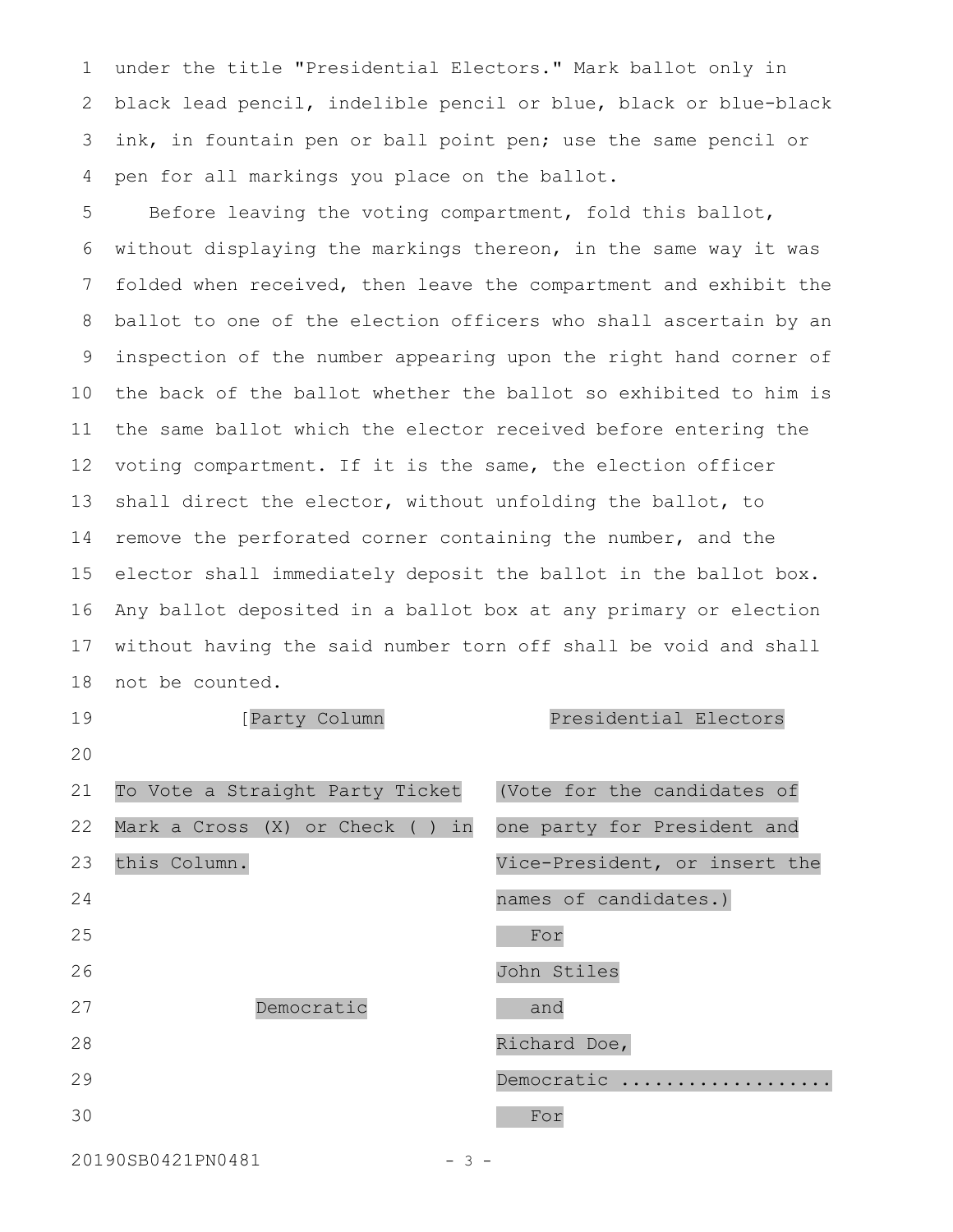| $\mathbf 1$                 |                                                              | John Doe       |  |
|-----------------------------|--------------------------------------------------------------|----------------|--|
| $\overline{2}$              | Republican                                                   | and            |  |
| 3                           |                                                              | Richard Roe,   |  |
| 4                           |                                                              | Republican     |  |
| 5                           |                                                              | For            |  |
| 6                           |                                                              | John Smith     |  |
| 7                           | Socialist                                                    | and            |  |
| 8                           |                                                              | William Jones, |  |
| 9                           |                                                              | Socialist      |  |
| 10                          | Citizens]                                                    |                |  |
| 11                          | Presidential Electors.                                       |                |  |
| 12                          | (Vote for the candidates of one party for President and Vice |                |  |
| 13                          | President, or insert the names of candidates)                |                |  |
| 14                          | For                                                          |                |  |
| 15                          | John Stiles and Richard Doe Democratic                       |                |  |
| 16                          | For                                                          |                |  |
| 17                          | John Doe and Richard Roe Republican                          |                |  |
| 18                          | For                                                          |                |  |
| 19                          | John Smith and William Jones Socialist                       |                |  |
|                             | $20$ For                                                     |                |  |
| 21                          |                                                              |                |  |
| 22                          | United States Senator.                                       |                |  |
| 23                          | (Vote for one)                                               |                |  |
| 24                          |                                                              |                |  |
| 25                          |                                                              |                |  |
| 26                          |                                                              |                |  |
| 27                          | Governor.                                                    |                |  |
| 28                          | (Vote for one)                                               |                |  |
| 29                          |                                                              |                |  |
| 30                          |                                                              |                |  |
| 20190SB0421PN0481<br>$-4$ - |                                                              |                |  |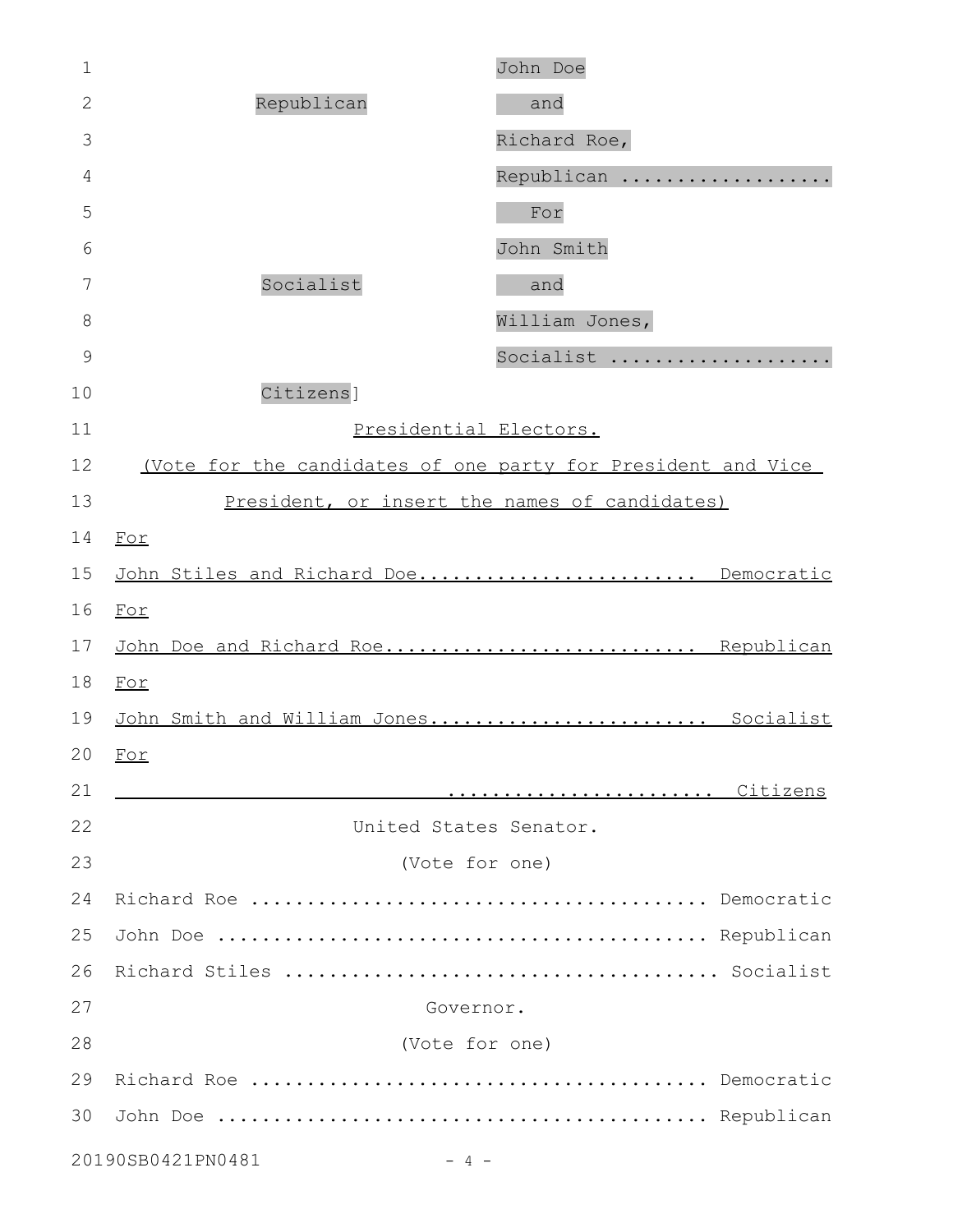| 1              |                                                                  |  |
|----------------|------------------------------------------------------------------|--|
| 2              | Representatives in Congress,                                     |  |
| 3              | District.                                                        |  |
| $\overline{4}$ | (Vote for one)                                                   |  |
| 5              |                                                                  |  |
| 6              |                                                                  |  |
| 7              |                                                                  |  |
| 8              | Senator in the General Assembly,                                 |  |
| 9              | District.                                                        |  |
| 10             | (Vote for one)                                                   |  |
| 11             |                                                                  |  |
| 12             |                                                                  |  |
| 13             | $\star$ $\star$ $\star$                                          |  |
| 14             | Section 1107. Requirements of Voting Machines.--No voting        |  |
| 15             | machine shall, upon any examination or reexamination, be         |  |
| 16             | approved by the Secretary of the Commonwealth, or by any         |  |
| 17             | examiner appointed by him, unless it shall, at the time, satisfy |  |
| 18             | the following requirements:                                      |  |
| 19             | * * *                                                            |  |
| 20             | [(b) It shall permit each voter, at other than primary           |  |
| 21             | elections, to vote a straight political party ticket in one      |  |
| 22             | operation, and, in one operation, to vote for all the candidates |  |
| 23             | of one political party for presidential electors, and, in one    |  |
| 24             | operation, to vote for all the candidates of one political party |  |
| 25             | for every office to be voted for, except those offices as to     |  |
| 26             | which he votes for individual candidates.]                       |  |
| 27             | $\star$ $\star$ $\star$                                          |  |
| 28             | Section 1110. Form of Ballot Labels on Voting Machines.--        |  |
| 29             | $\star$ $\star$ $\star$                                          |  |
| 30             | The names of all candidates of a political party shall<br>(h)    |  |

20190SB0421PN0481 - 5 -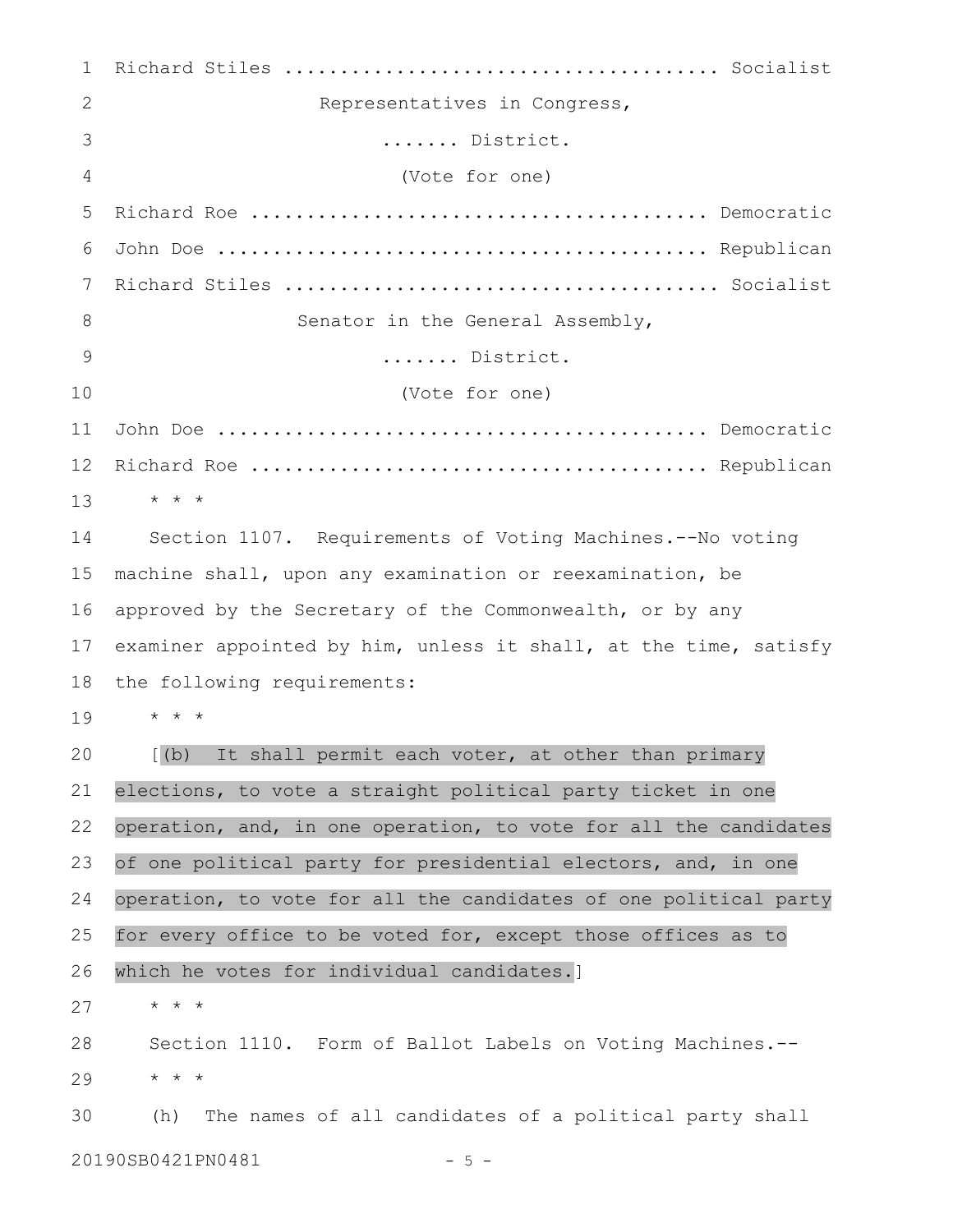appear in the same row or column, and except in cases of names of presidential commitments of nominees for delegate or alternate delegate to political party National conventions no other names shall appear in the same row or column[, to the left or top of which shall be a straight party lever, by means of which an elector may, in one operation, vote for all the candidates of that political party for every office to be voted for]. Where the names of the delegate or alternate delegate and the presidential candidate he is supporting shall both appear, the print size of the name of the delegate or alternate delegate shall be equal to the size of the name of the particular presidential candidate to whom he is committed, or in the case where he is uncommitted, the word "uncommitted" shall appear in the same size print. The names of such candidates shall be arranged under or opposite the title of the office for which they are candidates, and shall appear in the order of the votes obtained by the candidate for Governor of the party nominated at the last gubernatorial election, beginning with the party obtaining the highest number of votes: Provided, however, That in the case of parties or bodies not represented on the ballot at the last gubernatorial election, the names of the candidates of such parties shall be arranged alphabetically, according to the party or body name. The names of all candidates of a political body shall appear in the same row or column, and, if the number of parties and bodies permits, each political body shall be entitled exclusively to a separate row or column[, with a straight party lever]. If, however, the number of political parties and political bodies renders it impossible or impracticable to so arrange the political bodies, in such case said bodies shall not be entitled to a separate row or column 20190SB0421PN0481 - 6 -1 2 3 4 5 6 7 8 9 10 11 12 13 14 15 16 17 18 19 20 21 22 23 24 25 26 27 28 29 30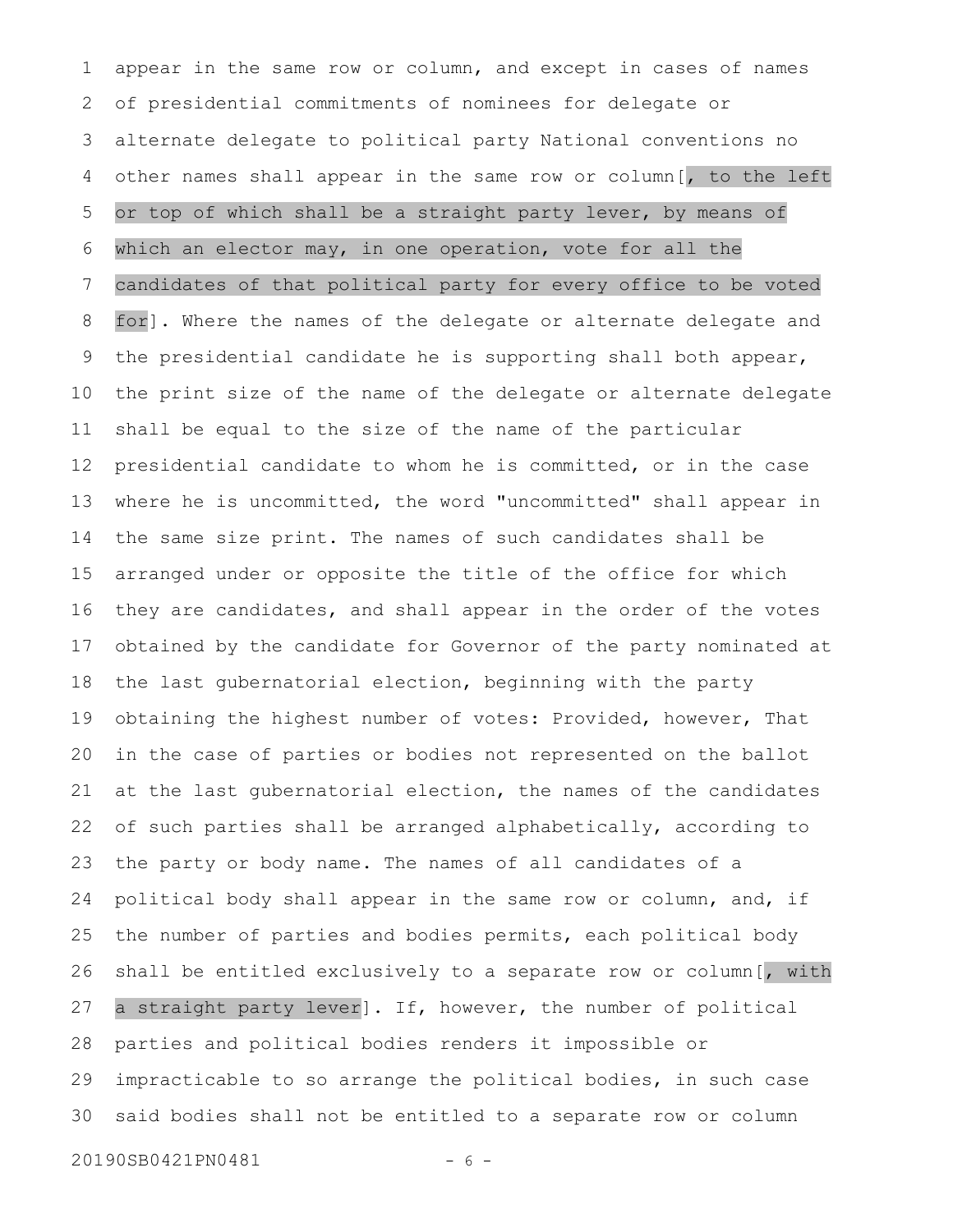[and a straight party lever], but shall be listed by political appellations on the first left hand or top row, with the designating letter and number of the ballot label where their candidates may be found, together with the political appellations of other political bodies, whose candidates may be interspersed on the same row or column. Subject to the aforesaid limitations, the form and arrangement of ballot labels, as to the placing thereon of political bodies, shall be within the discretion of the county board. 1 2 3 4 5 6 7 8 9

\* \* \* 10

Section 1107-A. Requirements of Electronic Voting Systems.-- No electronic voting system shall, upon any examination or reexamination, be approved by the Secretary of the Commonwealth, or by any examiner appointed by him, unless it shall be established that such system, at the time of such examination or reexamination: 11 12 13 14 15 16

\* \* \* 17

[(3) Permits each voter, at other than primary elections, to vote a straight political party ticket by one mark or act and, by one mark or act, to vote for all the candidates of one political party for presidential electors and, by one mark or act, to vote for all the candidates of one political party for every office to be voted for, and every such mark or act shall be equivalent to and shall be counted as a vote for every candidate of the political party so marked including its candidates for presidential electors, except with respect to those offices as to which the voter has registered a vote for individual candidates of the same or another political party or political body, in which case the automatic tabulating equipment shall credit the vote for that office only for the candidate 20190SB0421PN0481 - 7 -18 19 20 21 22 23 24 25 26 27 28 29 30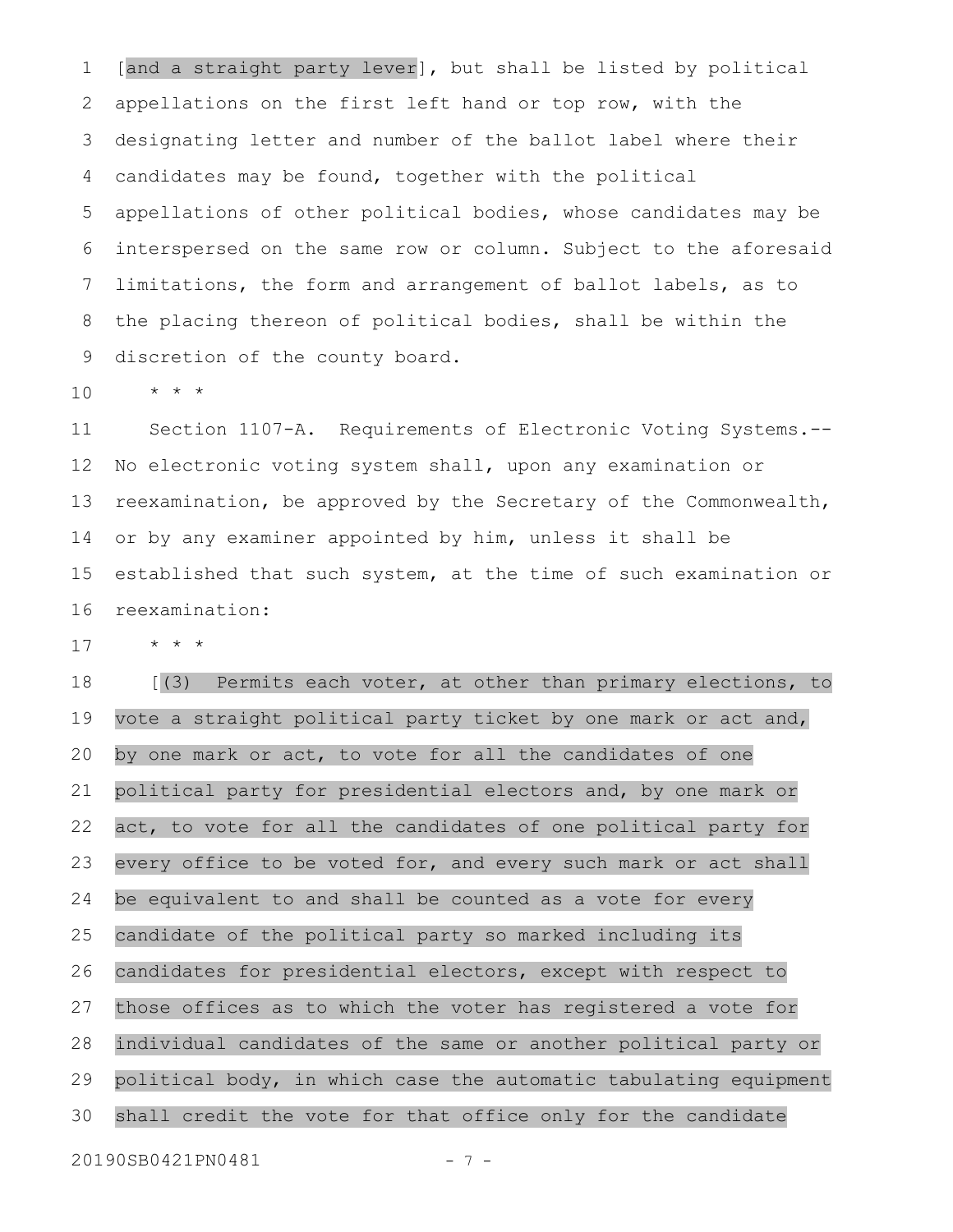individually so selected, notwithstanding the fact that the voter may not have individually voted for the full number of candidates for that office for which he was entitled to vote.]  $\star$   $\hspace{0.1cm} \star$   $\hspace{0.1cm} \star$ 1 2 3 4

Section 1109-A. Forms.--(a)  $* * *$ 5

(2) The pages placed on the voting device shall be of sufficient number to include, following the listing of particular candidates, the names of candidates for any nonpartisan offices and any measures for which a voter may be qualified to vote on a given election day, provided further that for municipal, general or special elections, the first ballot page shall list in the order that such political parties are entitled to priority on the ballot, the names of such political parties [with designating arrows so as to indicate the voting square or position on the ballot card where the voter may insert by one mark or punch the straight party ticket of his choice]. \* \* \* 6 7 8 9 10 11 12 13 14 15 16 17

[(d) In partisan elections the ballot cards shall include a voting square or position whereby the voter may by one punch or mark record a straight party ticket vote for all the candidates of one party or may vote a split ticket for the candidates of his choice.] 18 19 20 21 22

\* \* \* 23

Section 1112-A. Election Day Procedures and the Process of Voting.--(a) In an election district which uses an electronic voting system in which votes are registered electronically, the following procedures will be applicable for the conduct of the election at the election district: 24 25 26 27 28

\* \* \* 29

(2) At [primary] all elections, the voter shall be able to 20190SB0421PN0481 - 8 -30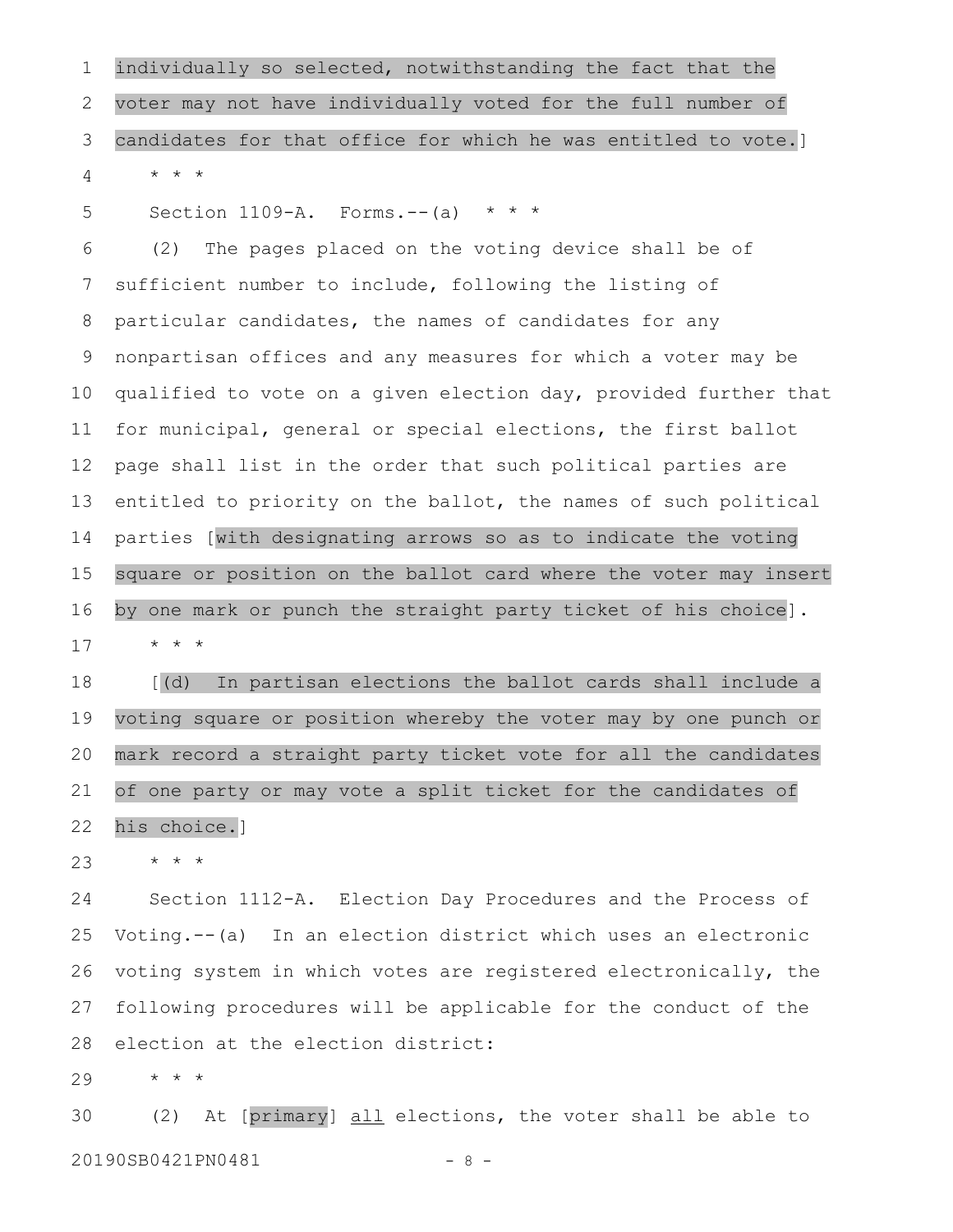vote for each candidate individually by the means provided. [At all other elections, he may vote for each candidate individually, or he may vote a straight political party ticket in one operation by operating the straight political party mechanism of the political party or political body of his choice. He may also, after having operated the straight party mechanism and before recording his vote, cancel the vote for any candidate of such political party or political body and may thereupon vote for a candidate of another party, or political body for the same office.] The voter may also vote individually for or against a question submitted to the vote of the electors. \* \* \* 1 2 3 4 5 6 7 8 9 10 11 12

(4) At any general election at which presidential electors are to be chosen, each elector shall be permitted to vote by one operation for all the presidential electors of a political party or political body. For each party or body nominating presidential electors, a ballot label shall be provided containing only the words "Presidential Electors," preceded by the names of the party or body and followed by the names of the candidates thereof for the Office of President and Vice-President, and the corresponding counter or registering device shall register votes cast for said electors when thus voted for collectively. If any elector desires to vote a ticket for presidential electors made up of the names of persons nominated by different parties or bodies, or partially of names of persons so in nomination and partially of names of persons not in nomination by any party or body, he may write or deposit a paper ballot prepared by himself in the receptacle provided in or on the voting device for that purpose, or he may list their names on the write-in ballot or envelope provided for that purpose. 13 14 15 16 17 18 19 20 21 22 23 24 25 26 27 28 29 30

20190SB0421PN0481 - 9 -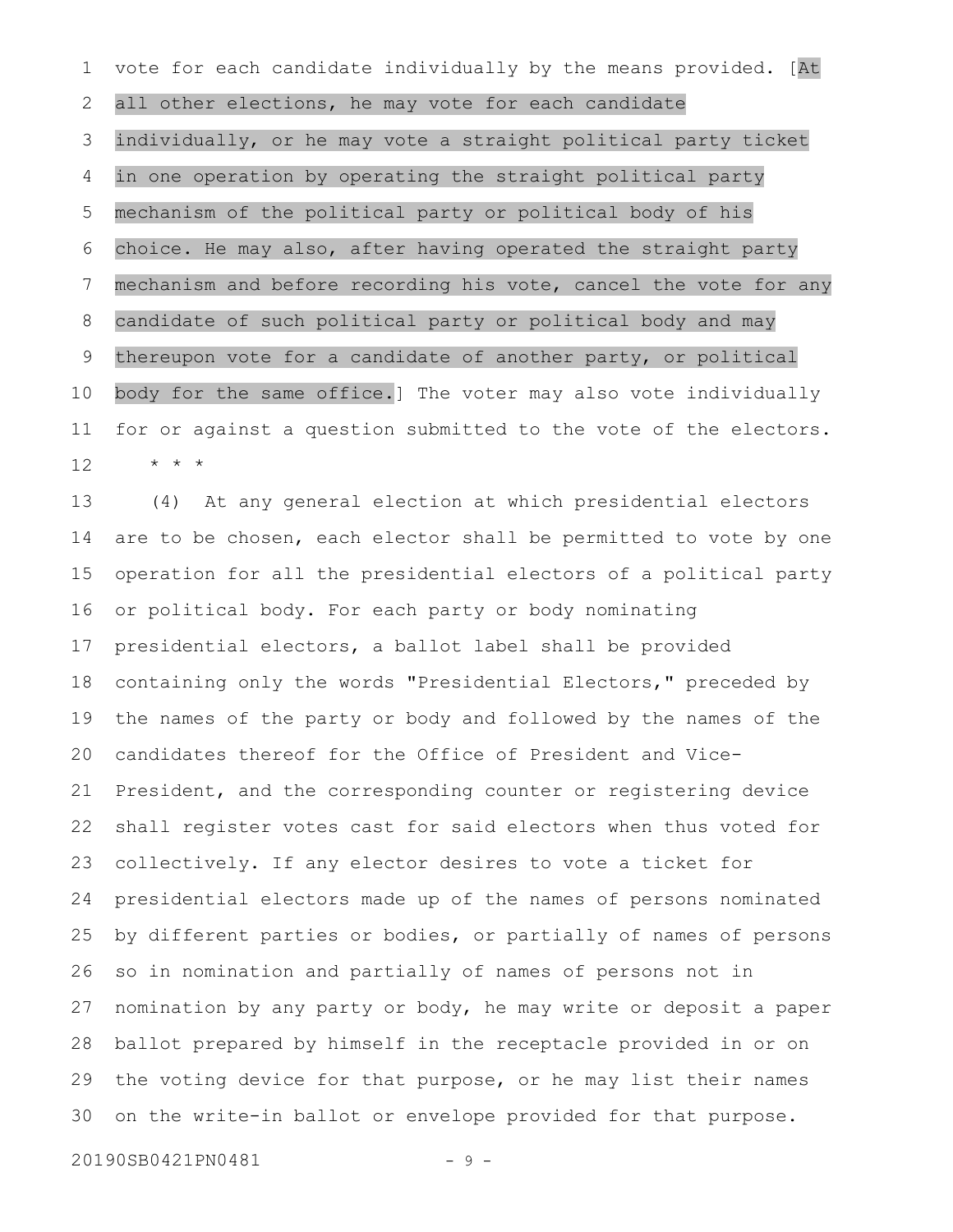The voting device shall be so constructed that it will not be possible for any one voter to vote a straight party ticket for presidential electors and at the same time to deposit a ballot for presidential electors in a receptacle as [hereinabove] provided in this section. When the votes for presidential electors are counted, the votes appearing upon the counter or registering device corresponding to the ballot label containing the names of the candidates for President and Vice-President of any party or body shall be counted as votes for each of the candidates for presidential elector of such party or body, and thereupon all candidates for presidential elector shall be credited, in addition, with the votes cast for them upon the ballots deposited in the machine, as [hereinabove] provided in this section. 1 2 3 4 5 6 7 8 9 10 11 12 13 14

\* \* \* 15

Section 1216. Instructions of Voters and Manner of Voting in Districts in Which Voting Machines are Used.-- 16 17

\* \* \* 18

(d) At [primaries] all elections, he shall vote for each candidate individually by operating the key, handle, pointer or knob, upon or adjacent to which the name of such candidate is placed. [At elections, he may vote for each candidate individually by operating the key, handle, pointer or knob, upon or adjacent to which the names of candidates of his choice are placed, or he may vote a straight political party ticket in one operation by operating the straight political party lever of the political party or political body of his choice, if such machine has thereon a separate lever for all the candidates of the political body. He may also, after having operated the straight party lever, and before recording his vote, cancel the vote for 20190SB0421PN0481 - 10 -19 20 21 22 23 24 25 26 27 28 29 30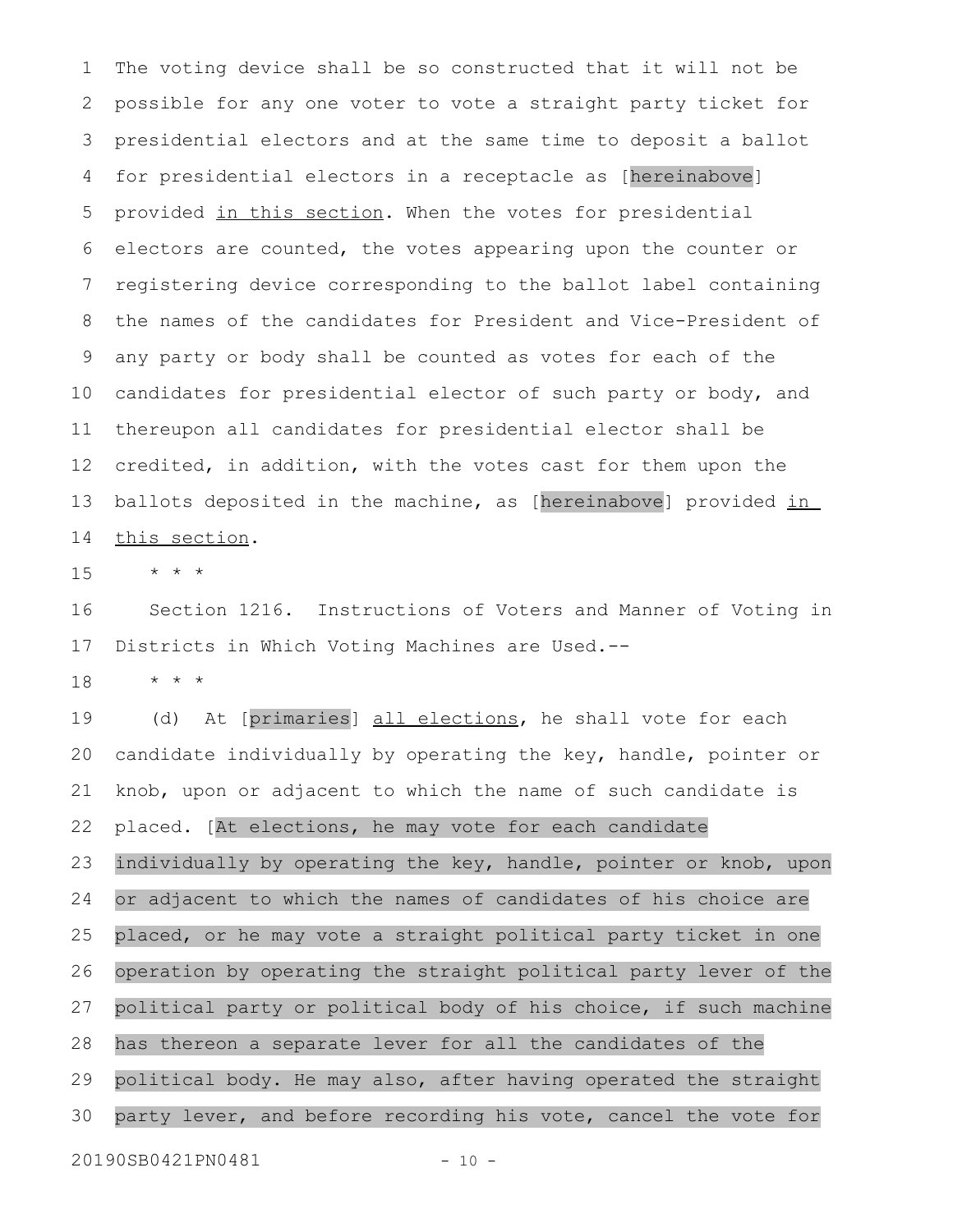any candidate of such political party or political body by replacing the individual key, handle, pointer or knob of such candidate, and may thereupon vote for a candidate of another party, or political body for the same office by operating the key, handle, pointer or knob, upon or adjacent to which the name of such candidate appears.] In the case of a question submitted to the vote of the electors, the elector shall operate the key, handle, pointer or knob corresponding to the answer which he desires to give. 1 2 3 4 5 6 7 8 9

 $\star$   $\hspace{0.1cm} \star$   $\hspace{0.1cm} \star$ 10

(f) At any general election at which presidential electors are to be chosen, each elector shall be permitted to vote by one operation for all the presidential electors of a political party or political body. For each party or body nominating presidential electors, a ballot label shall be provided containing only the words "Presidential Electors," preceded by the names of the party or body and followed by the names of the candidates thereof for the office of President and Vice-President, and the corresponding counter or registering device shall register votes cast for said electors when thus voted for collectively. If an elector desires to vote a ticket for presidential electors made up of the names of persons nominated by different parties or bodies, or partially of names of persons so in nomination and partially of names of persons not in nomination by any party or body, or wholly of names of persons not in nomination by any party or body, he may write or deposit a paper ballot prepared by himself in the receptacle provided in or on the machine for the purpose. The machine shall be so constructed that it will not be possible for any one voter to vote a straight party ticket for presidential electors and at 11 12 13 14 15 16 17 18 19 20 21 22 23 24 25 26 27 28 29 30

20190SB0421PN0481 - 11 -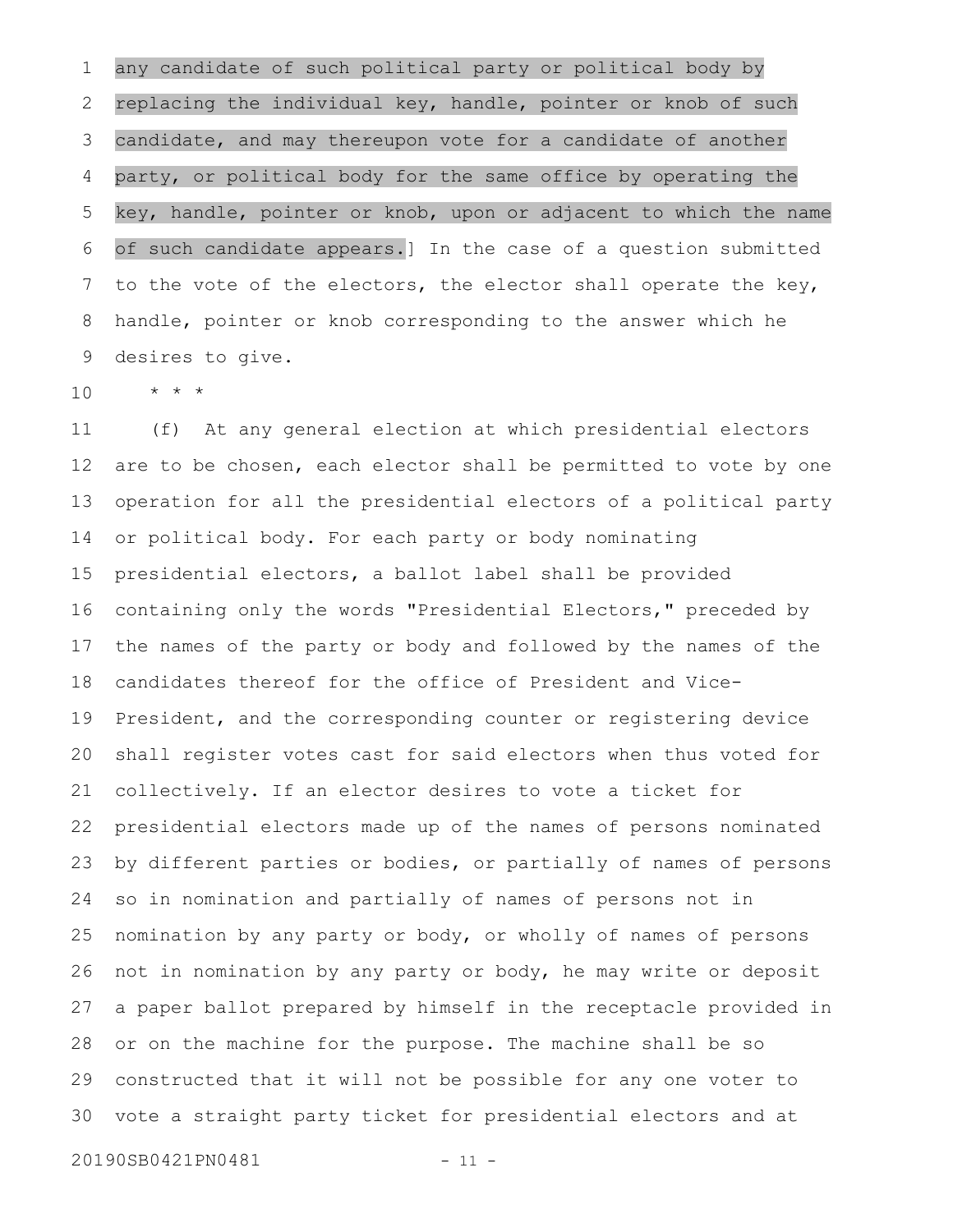the same time to deposit a ballot for presidential electors in a receptacle as [hereinabove] provided in this section. When the votes for presidential electors are counted, the votes appearing upon the counter or registering device corresponding to the ballot label containing the names of the candidates for President and Vice-President of any party or body shall be counted as votes for each of the candidates for presidential elector of such party or body, and thereupon all candidates for presidential elector shall be credited, in addition, with the votes cast for them upon the ballots deposited in the machine, as [hereinabove] provided in this section. 1 2 3 4 5 6 7 8 9 10 11

\* \* \* 12

Section 1222. Count and Return of Votes in Districts in Which Ballots are Used.-- 13 14

(a) As soon as all the ballots have been properly accounted for, and those outside the ballot box, as well as the "Voting Check List," numbered lists of voters and district register sealed, the election officers shall forthwith open the ballot box, and take therefrom all ballots therein, and at primaries, separate the same according to the party to which they belong. The ballots shall then be counted one by one, and a record made of the total number, and at primaries of the total number cast for each party. Then the judge, under the scrutiny of the minority inspector, or the minority inspector, under the scrutiny of the judge, in the presence of the other officers, clerks, and of the overseers, if any, and within the hearing and sight of the watchers outside the enclosed space, shall read aloud the names of the candidates marked or inserted upon each ballot (at primaries the ballots of each party being read in sequence), together with the office for which the person named 15 16 17 18 19 20 21 22 23 24 25 26 27 28 29 30

20190SB0421PN0481 - 12 -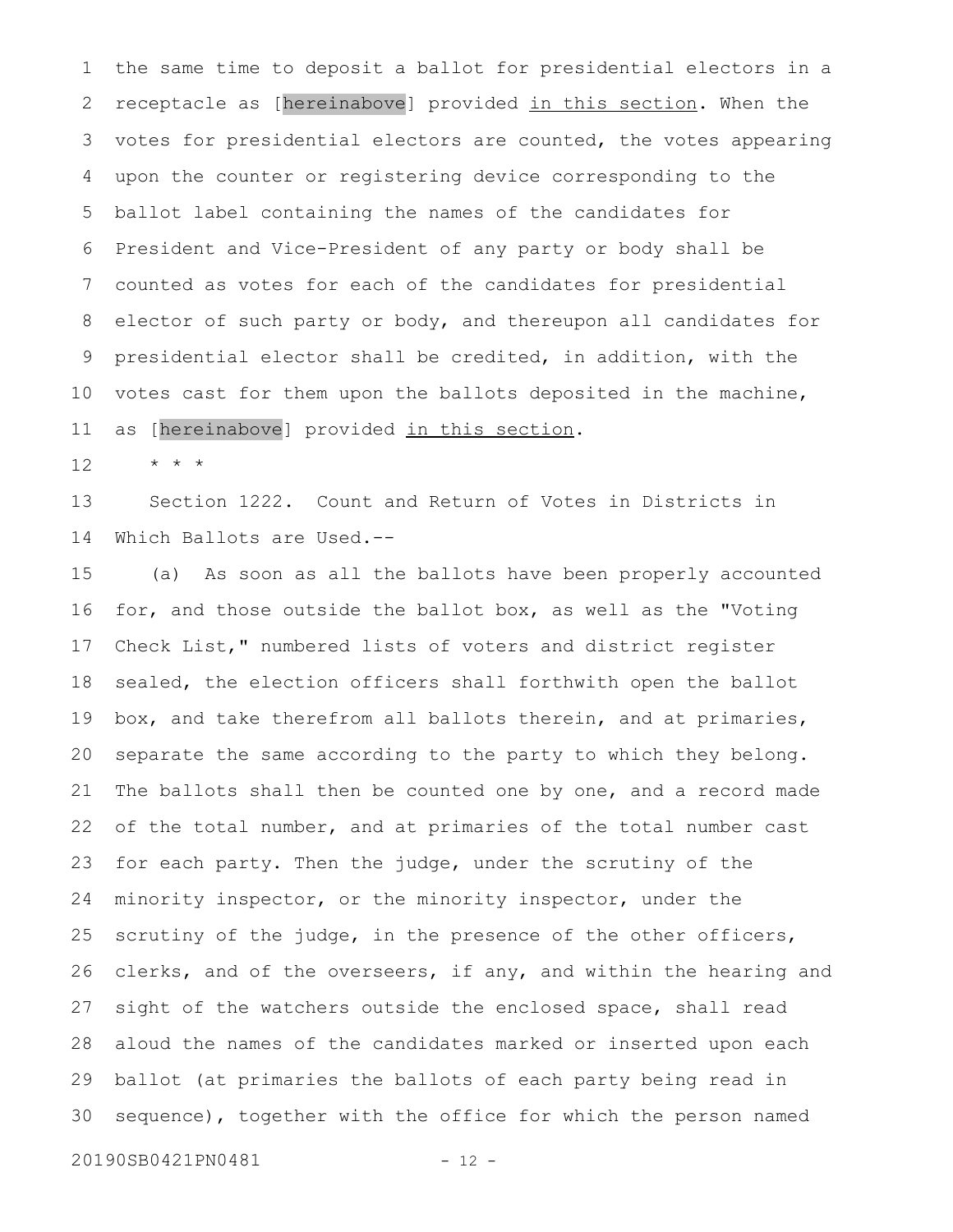is a candidate, and the answers contained on the ballots to the questions submitted, if any, and the majority inspector and clerks shall carefully enter each vote as read, and keep account of the same in ink in triplicate tally papers (triplicate tally papers for each party at primaries) to be provided by the county board of elections for that purpose, all three of which shall be made at the same time. [: Provided, That at all general, municipal and special elections, in entering each vote received by candidates at such election, it shall not be necessary to enter separate tally marks for each vote received by such candidates upon the ballots containing the same votes for the same names, commonly known, and in this act designated as "Straight Party Tickets" for such purpose straight party ticket votes shall be entered carefully as each straight party ticket vote is read on the triplicate tally sheets under the heading "Number of votes received upon the ................................ straight party tickets." Upon completing the number of votes received by each straight party 1 2 3 4 5 6 7 8 9 10 11 12 13 14 15 16 17 18

ticket, the number so tallied for each party shall be entered numerically on the extreme right hand margin of each such tally paper.] All ballots, after being removed from the box, shall be kept within the unobstructed view of all persons in the voting room until replaced in the box. No person while handling the ballots shall have in his hand any pencil, pen, stamp or other means of marking or spoiling any ballot. The election officers shall forthwith proceed to canvass and compute the votes cast, and shall not adjourn or postpone the canvass or computation until it shall have been fully completed. 19 20 21 22 23 24 25 26 27 28

(b) When the vote cast for the different persons named upon the ballots and upon the questions, if any, appearing thereon, 29 30

20190SB0421PN0481 - 13 -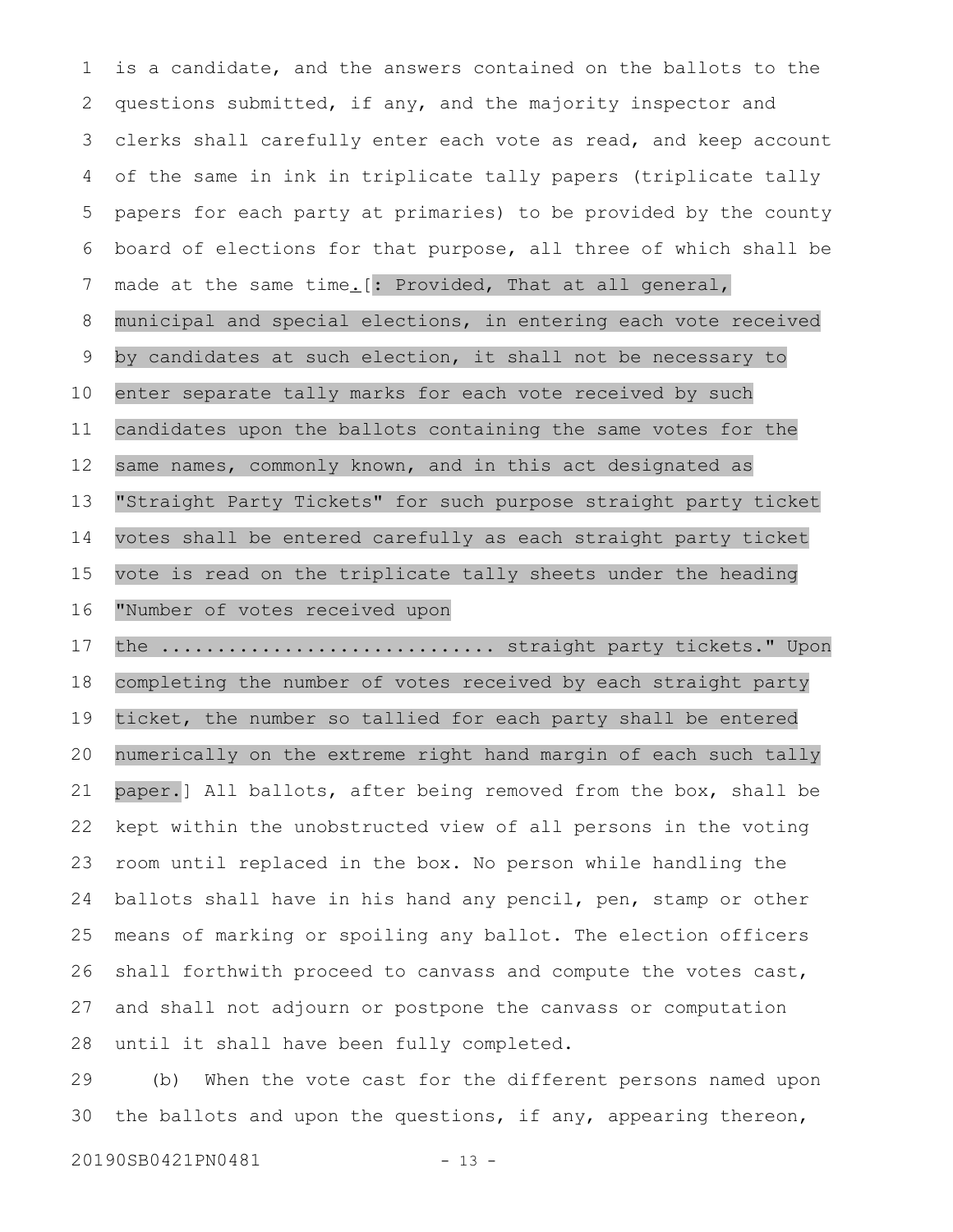shall have been fully recorded in the tally papers and counted, the election officers shall duly certify to the number of votes cast for each person (upon the respective party tickets at primaries), and shall prepare in ink two (2) general returns, showing, in addition to the entries made thereon as aforesaid, the total number of ballots received from the county board (the total of each party at primaries), the number of ballots cast (the number of each party at primaries), the number of ballots (of each party at primaries) declared void, and the number of ballots spoiled and cancelled, and any blank ballots cast, as well as the votes cast for each candidate. At elections, the number of votes cast for each candidate by each political party or political body of which such candidate is a nominee shall be separately stated. [: Provided, That the number of votes received by each set of candidates upon "straight party tickets" shall be entered opposite the names of the respective candidates in a column immediately adjoining upon the left which column shall be of convenient width and shall be headed "number of votes received upon straight party tickets."] In an immediate column to the left thereto, the number of votes received by each candidate upon all ballots [other than "straight party tickets" including all ballots known as "split tickets"] shall be entered, such column to be of convenient width and shall be headed "number of votes [received other than upon straight party tickets." The number of votes received by each candidate as shown in the column headed "number of votes received upon straight party tickets" shall then be added, together with the number of votes received by each candidate as shown in the column headed "number of votes received other than upon straight party tickets" and thereupon, the] received." The total number 20190SB0421PN0481 - 14 -1 2 3 4 5 6 7 8 9 10 11 12 13 14 15 16 17 18 19 20 21 22 23 24 25 26 27 28 29 30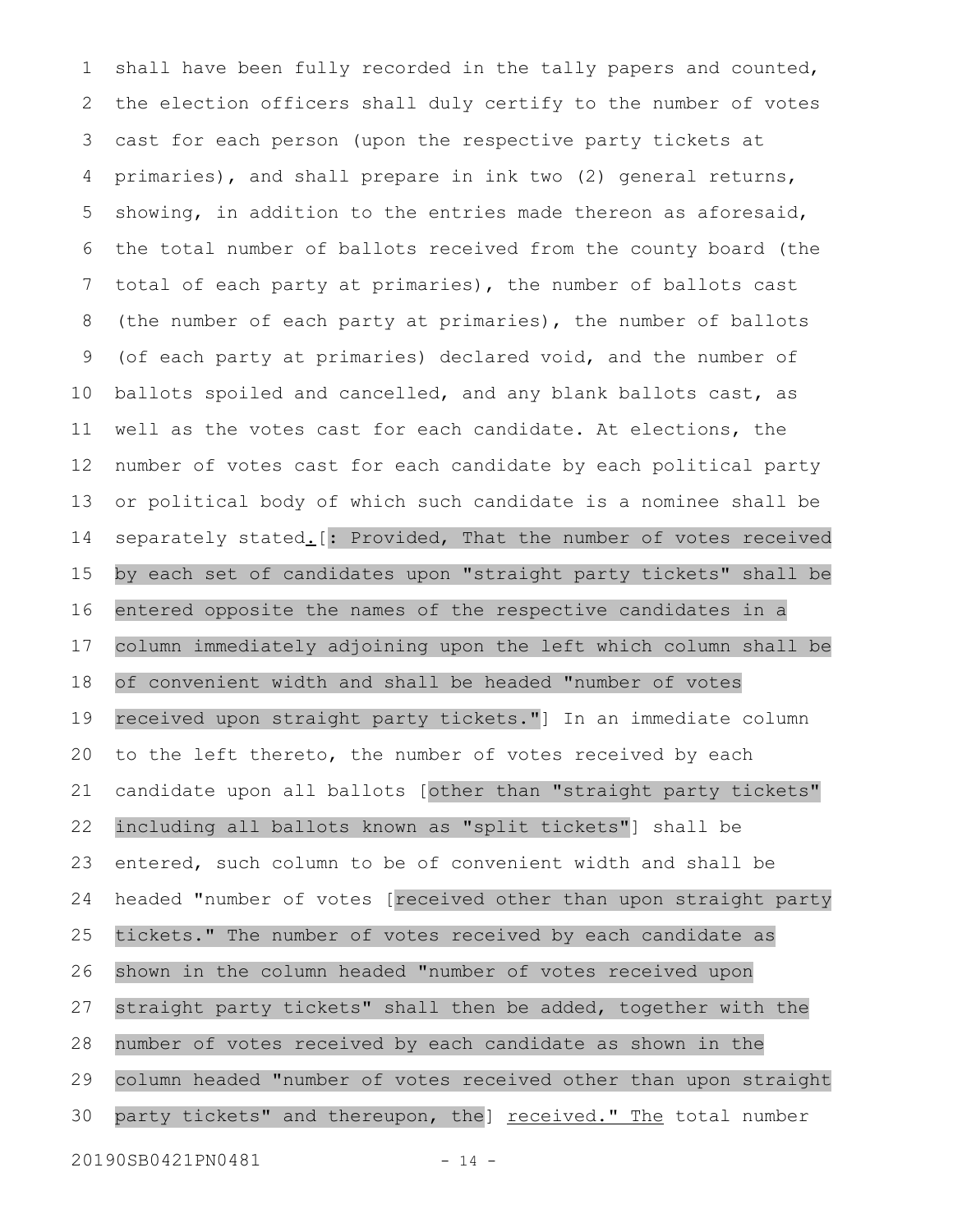of votes received by each candidate shall be entered in a column on the extreme right-hand side of the return sheets, which column shall be of convenient width and shall be headed "total number of votes." 1 2 3 4

Nothing in this section contained shall be construed to authorize or permit the canvassing, counting or tallying ballots with any less degree of strictness than otherwise required by law<sub>-1</sub>, the intention of this section being to dispense with the individual tally marks only so far as the so-called "straight party tickets" are concerned, and all other operations of tallying, counting, canvassing and announcing the votes shall proceed as near as may be in accordance with the other provisions of this act.] 5 6 7 8 9 10 11 12 13

\* \* \* 14

Section 1223. What Ballots Shall Be Counted; Manner of Counting; Defective Ballots.--(a) No ballot which is so marked as to be capable of identification shall be counted. Any ballot that is marked in blue, black or blue-black ink, in fountain pen or ball point pen, or black lead pencil or indelible pencil, shall be valid and counted: Provided, That all markings on the ballot are made by the same pen or pencil. Any ballot marked by any other mark than an  $(X)$  or check () in the spaces provided for that purpose shall be void and not counted: Provided, however, That no vote recorded thereon shall be declared void because a cross (X) or check ( ) mark thereon is irregular in form. [Any erasure, mutilation or defective marking of the straight party column at November elections shall render the entire ballot void, unless the voter has properly indicated his choice for candidates in any office block, in which case the vote or votes for such candidates only shall be counted.] Any 15 16 17 18 19 20 21 22 23 24 25 26 27 28 29 30

20190SB0421PN0481 - 15 -